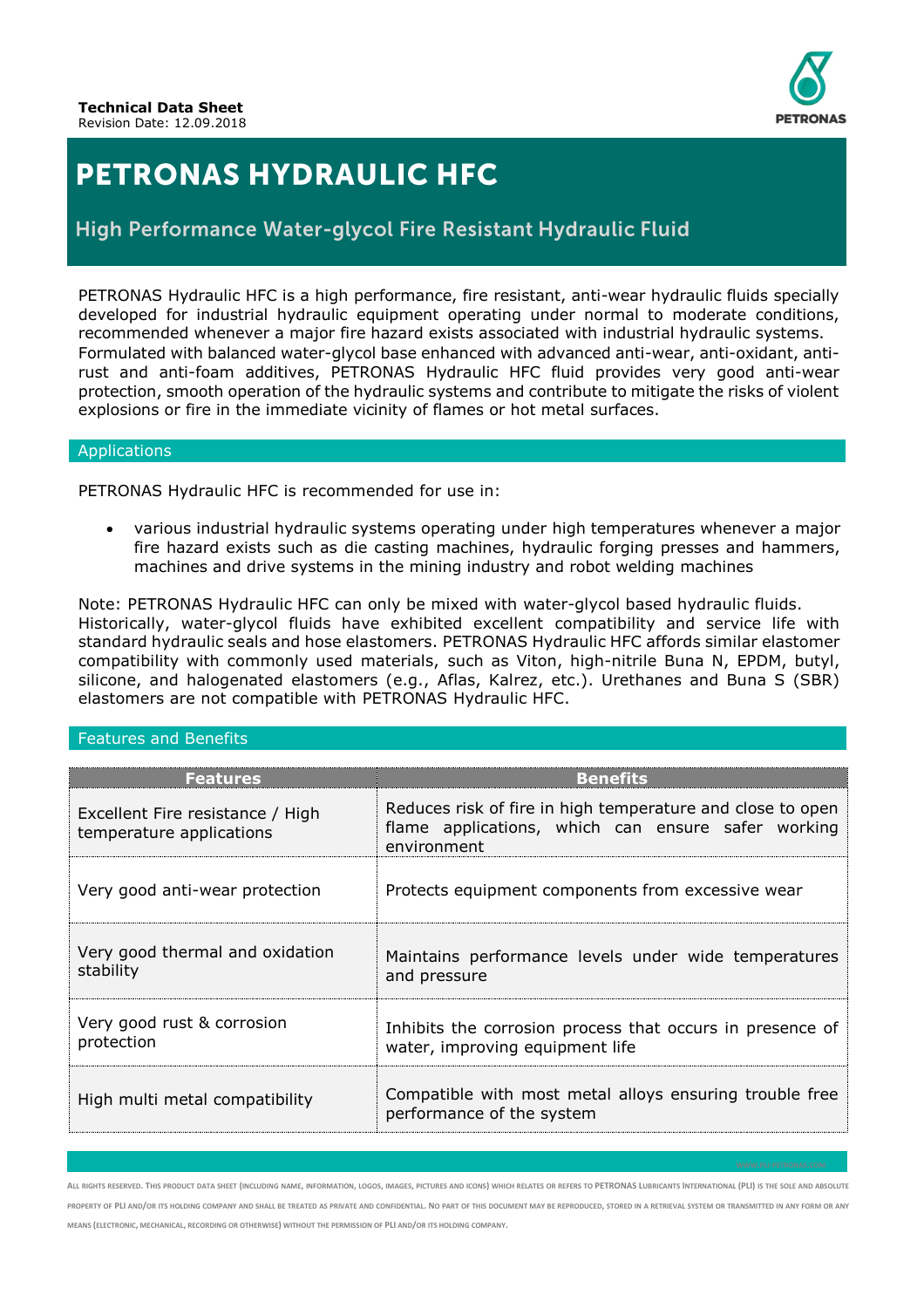

# **PETRONAS HYDRAULIC HFC**

### High Performance Water-glycol Fire Resistant Hydraulic Fluid

#### Typical Properties

| <b>Characteristic</b>                                            | <b>Method</b>      | 46                                   |
|------------------------------------------------------------------|--------------------|--------------------------------------|
| Specific Gravity @20°C                                           | <b>ASTM D 4052</b> | 1,089                                |
| Kinematic Viscosity at 40 °C, cSt                                | ASTM D 445         | 46                                   |
| Viscosity Index                                                  | <b>ASTM D 2270</b> | 192                                  |
| Pressure - Viscosity Coefficient at 65°C, GPa-1                  |                    | 2,97                                 |
| pH, 25°C                                                         | <b>ASTM D 1287</b> | $8,8 - 9,4$                          |
| Reserve Alkalinity (ml 0.1N HCl/100 ml sample)                   |                    | $160 - 200$                          |
| Appearance                                                       | <b>ASTM E 284</b>  | Red liquid-Slight (Haze Permissible) |
| Foam Sequence I, mL                                              | ASTM D 892         | 50/0                                 |
| Pour Point, °C                                                   | ASTM D 97          | $-63$                                |
| Water content, %                                                 | <b>ASTM E 203</b>  | $34 - 38$                            |
| Manifold Ignition test, °C                                       | ISO 20823          | 700                                  |
| Flash Point, °C                                                  | ASTM D 92          | Not Applicable                       |
|                                                                  |                    | (Product with water in formulation)  |
| Thermal Conductivity at 100°F (est.) (BTU/ft/hr/°F)              |                    | 0,26                                 |
| Coefficient of Thermal Expansion per °C (est.)                   |                    |                                      |
| at 20°C                                                          |                    | 0,00065                              |
| at 55°C                                                          |                    | 0,00067                              |
| Specific Heat (BTU/lb/°F) at 68°F (est.)                         | ÷,                 | 0,74                                 |
| Vapor Pressure at 100°F, psia                                    |                    | 1,1                                  |
| Corrosion Resistance Properties                                  |                    |                                      |
| Liquid Solution (copper, iron, steel, brass)                     |                    | Excellent                            |
| Vapor Phase (steel, cast iron)                                   |                    | Excellent                            |
| NOTE: Not recommended for use with zinc, galvanized iron,        |                    |                                      |
| or cadmium.<br>Vickers Vane Pump (Type 104 C 100hr 2000 psi), mg | <b>ASTM D 2882</b> | 10                                   |

All technical data are provided for reference only / SS is available upon request including quality control limits

#### Performance Levels

- Factory Mutual Approved (Waiting by formal approval)
- **HFC Fluid**

ALL RIGHTS RESERVED. THIS PRODUCT DATA SHEET (INCLUDING NAME, INFORMATION, LOGOS, IMAGES, PICTURES AND ICONS) WHICH RELATES OR REFERS TO PETRONAS LUBRICANTS INTERNATIONAL (PLI) IS THE SOLE AND ABSOLUTE PROPERTY OF PLI AND/OR ITS HOLDING COMPANY AND SHALL BE TREATED AS PRIVATE AND CONFIDENTIAL. NO PART OF THIS DOCUMENT MAY BE REPRODUCED, STORED IN A RETRIEVAL SYSTEM OR TRANSMITTED IN ANY FORM OR ANY **MEANS (ELECTRONIC, MECHANICAL, RECORDING OR OTHERWISE) WITHOUT THE PERMISSION OF PLI AND/OR ITS HOLDING COMPANY.**